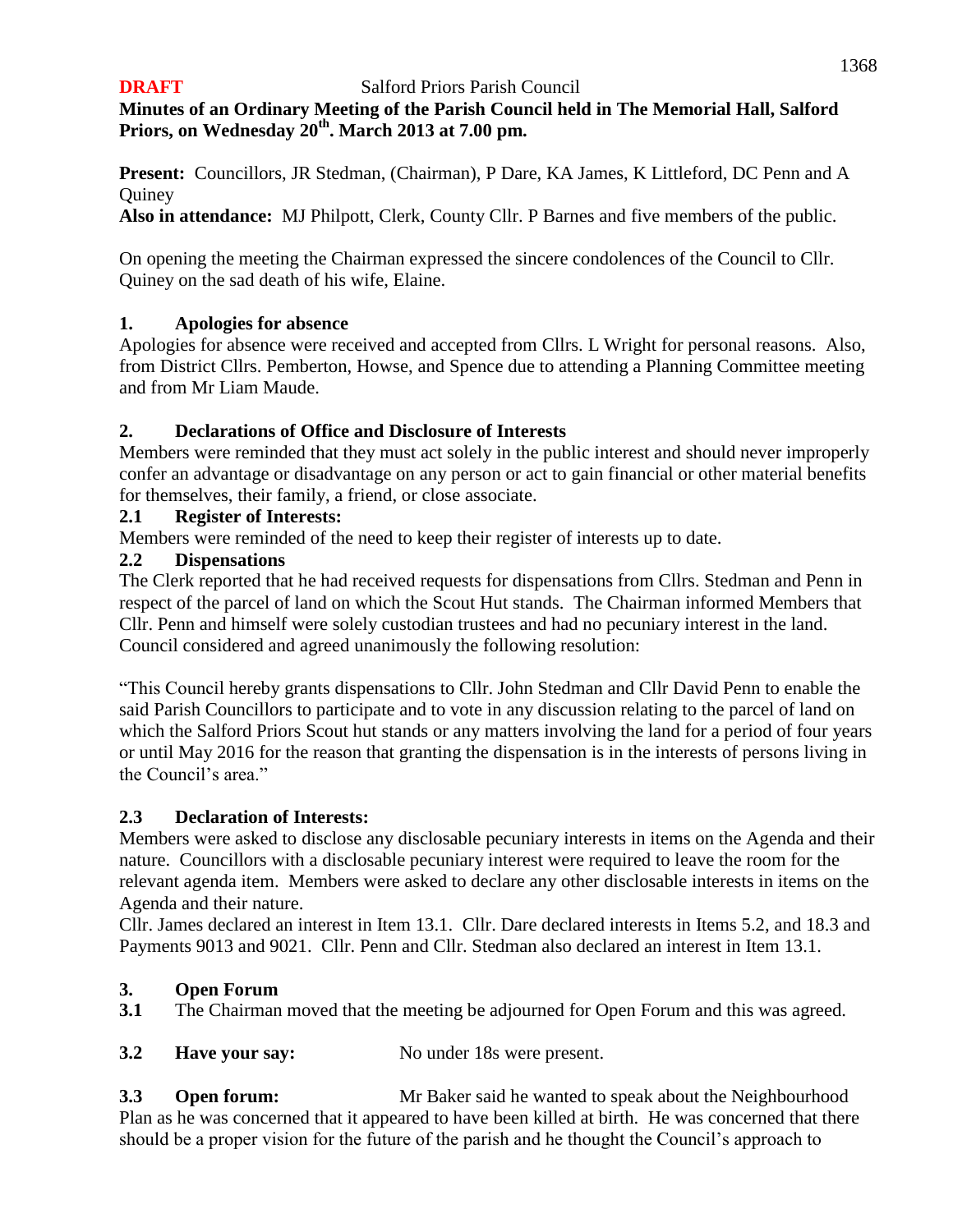community engagement had not been effective. Mr Baker proposed that the Parish Council should stand back from the issue and that if there was a single champion from the Council together with just a few concerned residents he was confident a team could be grown by approaching individuals on a personal basis. The Chairman responded that the lack of a Core Strategy from SDC was a problem but he said that the matter would be re-considered at the April meeting.

**3.4 Ward Members reports:** Cllr. Barnes reported that the County Council had reduced some funding for the disabled and this would affect some children in the village. He mentioned problems at Dunnington with the sewage works. Cllr. Barnes said that the County had offered a sum of £1 million to each of the District Councils within the County to assist residents to obtain a deposit to purchase affordable homes but Stratford DC had not taken up this funding. This money had been made available from County reserves that had been set aside to meet any fine imposed by the courts with regard to a breach of the health and Safety at Work Act by Warwickshire Fire and Rescue Service. In response to a question from Cllr. James he said the matter might be reconsidered. Finally, Cllr. Barnes said that the County Council would not be funding additional building works at Bidford Primary School and this might help with the shortfall in pupils at the schools in Dunnington and Salford Priors.

The Clerk had circulated a report from District Cllr. Howse confirming that that the new medical centre at Bidford is still on track and also that the Friday Furlong development is still progressing. He had also mentioned a Business Conference on April  $12<sup>th</sup>$  and the formation of a new tourism organisation in Stratford District Council combining with Warwick District Council to offer enhanced trips to visitors to the district.

**3.5** The Chairman closed the adjournment at 7.25 pm.

## **4. Minutes**

**4.1** The Minutes of the Ordinary Meeting of the Parish Council held on Wednesday  $20^{\text{th}}$ . February, at The Memorial Hall, Salford Priors, were approved and signed by the Chairman.

# **5. Clerk's Report**

# **5.1. Flood defence works.**

The Chairman and Matthew Whiteman of Sandfields will meet shortly to discuss flooding and tractor damage. The Clerk to arrange.

# **5.2 Portable Appliance Testing.**

Following the discussion at the previous meeting, Peter Long had supplied a list of items tested at each of the three locations. Now the list has been supplied, as agreed at the meeting, his cheque has been forwarded to him.

# **5.3 Framing of the Queen's Jubilee portrait.**

The picture framer proposed by the Clerk proved too expensive. A frame has been purchased from an on-line company that matches the size and form of the earlier picture.

## **5.4 Annual Parish Meeting.**

Both the Head Teacher and the Chairman of the Governors are away on holiday when the Annual Parish Meeting takes place so there will be no item on the School. However, PCSO Becky Morris, who is our local officer has agreed to attend to speak and answer any questions. Councillors noted that the Deputy Police Commissioner had attended the Community Forum.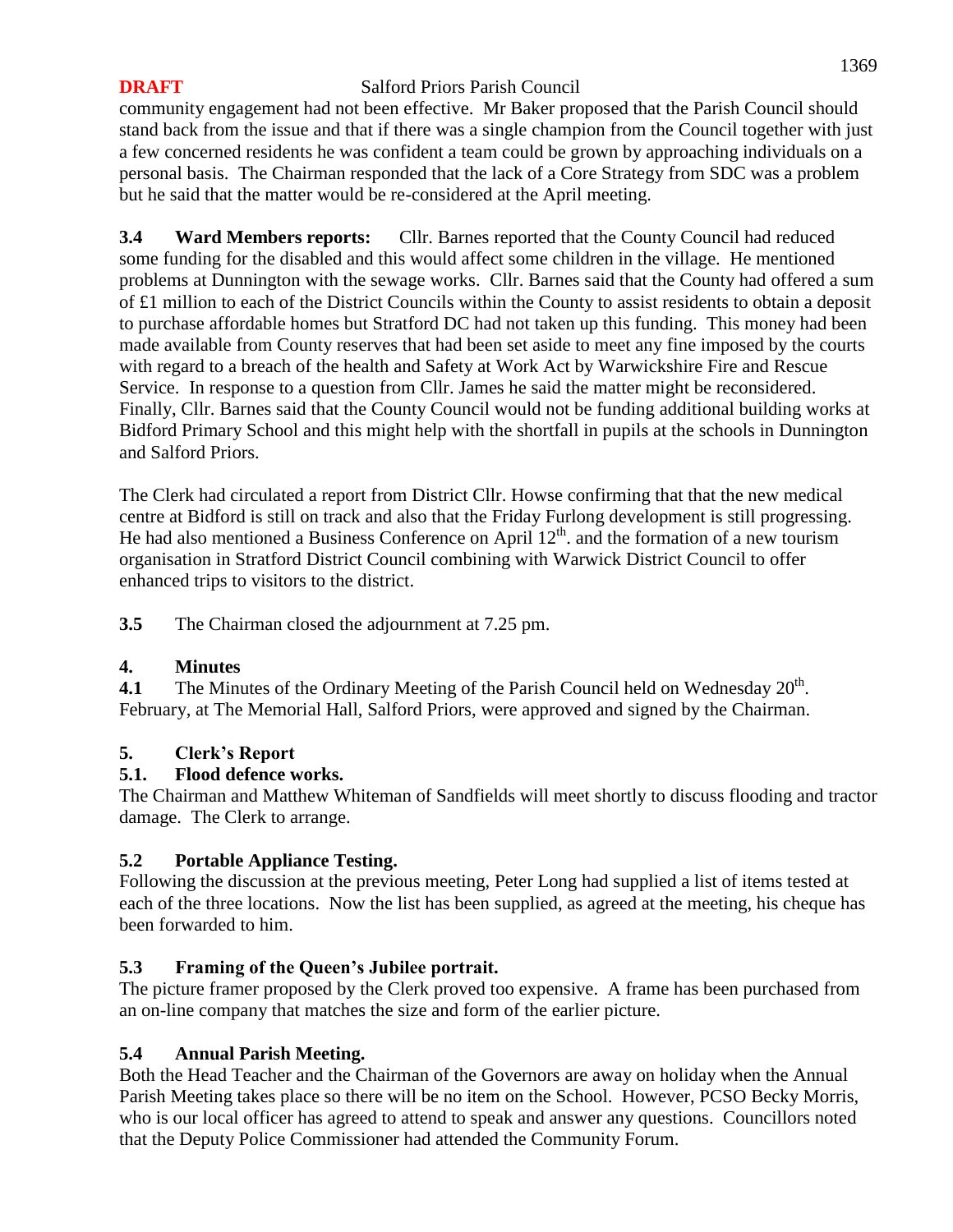## **5.5 Laurel bush, Ridsdale Close.**

Following an inspection by the Chairman which showed that the bush is actually in the garden of 14 School Avenue, a letter was sent to the resident at that address on 5.03.13.

## **5.6 Cars outside Alamo.**

Alamo was contacted on 26.02.13 and there was an instant response from Richard Ward who said that a direct management instruction had been given to all employees requiring that they park inside the factory boundaries and not on the road. It seems to have had limited effect but Council decided to take no further action as there were no highway restrictions on this stretch of carrirageway..

## **5.7 Community Governance Review.**

The Council's case to increase the number of councillors from 7 to 9 has been supported by the Elections Reference Group at SDC. It now has to go before the Audit Committee of the District Council on 25.03.13. The report to that committee has been posted on the District Council's website.

## **5.8 Affordable Housing project.**

The Clerk said that he had been informed that Jephsons has now received all of the reports on the surveys carried out and a meeting has been arranged with the potential developer, Architect, and Engineer, to go through the scheme in detail. They then hope to have a clear idea of the costs and its viability and to be able to make a decision on this in the next week or so.

## **5.9 Post box at Dunnington.**

The Post Box at Dunnington School was damaged and removed. Following efforts by the Clerk and John Fenlon it has now been replaced with a new post box.

## **5.10 Repairs to 5 aside goalposts.**

The Chairman reported that he had visited Anthony Hathaway to chase the repair of the goalposts.

# **5.11 Circular seat at Iron Cross.**

The Clerk reported that he had spoken to Mick Hackling and he has the job in hand but has been waiting for slightly better weather.

## **6. Planning general**

## **6.1 Warwickshire Waste Core Strategy**

The Clerk said that the Waste Core Strategy had been through an independent examination and as a result of the Inspector's report certain modifications were now proposed. The Clerk said he had looked at the proposals and did not consider it necessary for the Parish Council to make any further observations and Council agreed.

## **6.2 Neighbourhood Planning**

The Clerk reported that he had received a request from 3 councillors, namely, Cllrs. Wright, Littleford, and Quiney, that the decision by Council at the last meeting regarding the Neighbourhood Plan should be reconsidered before the six month limit imposed by Standing Orders. This matter will be taken up at the next meeting in April because the principal councillor was not able to attend tonight. Cllr. Quiney referred back to Mr Baker's earlier remarks and said that he thought the Council had tried hard to get residents involved. Cllr. James referred to information regarding the Community Infrastructure Levy (CIL) which will replace S106 payments and said that parishes with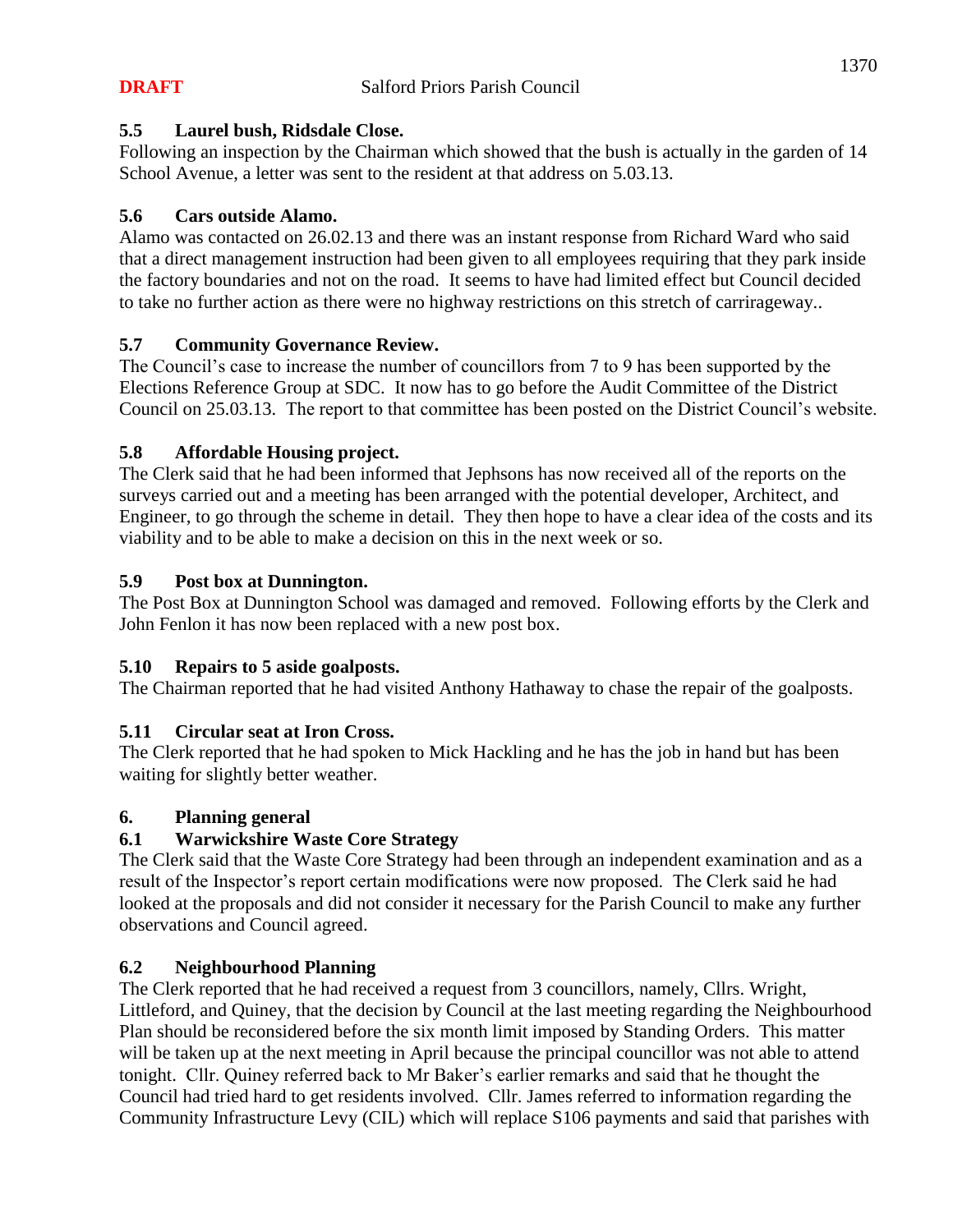## 1371

#### **DRAFT** Salford Priors Parish Council

a Neighbourhood Plan would receive a higher percentage uncapped of the locally applied CIL and those without a plan.

# **6.3 Consultation from Cleeve Prior Parish Council.**

The Clerk reported that he had received a consultation notice from Cleeve Prior Parish Council regarding the designation of their area for preparing a Neighbourhood Plan. He said that the area extended to the County boundary and did not impact on the area of the parish of Salford Priors. Council agreed to raise no objections.

## **6.4 Meeting with a Planning and Design consultancy**

The Clerk reported that he had been contacted by a planning and design consultancy based in Bristol wishing to visit the parish. He confirmed that a meeting had been arranged for later in the week and the Chairman and Vice-Chairman will also attend. The Clerk will report to all councillors following the meeting.

## **7. New Planning Applications**

**7.1 13/00463/TREE** – T1: Holly, Prune overhanging branches to boundary wall, at Church House, Station Road, Salford Priors, Evesham WR11 8UX for Mr Stephen Page. Council made no representations.

**7.2 13/00464/TREE** – T1: Maple, Remove, at Church House, Station Road, Salford Priors, Evesham WR11 8UX for Mr Stephen Page. Council made no representations.

**7.3 13/00482/TREE** – T1: Poplar, Fell, T2:Ash, Fell, T3: Silver Birch, Reduce crown by 30%, at Linton, 1 Ban Brook Close, Salford priors, Evesham, WR11 8GW for Mr Eric Mitchell. Council agreed the felling of the Poplar but raised objections to the felling of the Ash and to the crown reduction of the Silver Birch.

**7.4 13/00484/TREE** – G1: No.3 Poplar, 50% crown reduction, T1: Dark Leaf Maple, fell at Cedar House, 2 Ban Brook Copse, Salford Priors, Evesham, WR11 8GW for Mrs Enid Riley. Council made no representations.

**7.5 13/00563/FUL** – Proposed two storey and single storey extensions at 1 Rushford Plantation, Pitchill, Evesham, WR11 8SN for Mr Alan Bosely. Council made no representations.

## **8. Planning Decisions**

None reported.

# **9. Playing Field**

# **9.1 Playing Field weekly inspections.**

The Clerk said he had received an inspection report from the Chairman which noted that the 5 a-side goal is still broken and needs welding and that, on the access track, two concrete fence posts are broken off at ground level and need replacing – they are next to each other making a large section of fence unstable. Council agreed that a quotation should be obtained from Mr Bacon and authorised the Clerk to proceed if the price was acceptable. The Clerk said he had instructed the mowing contractor to carry out a cut of the Playing Field when conditions were suitable. Cllr. Quiney reported that many of the trees around the field required attention.

## **9.2 Annual Inspection of play equipment.**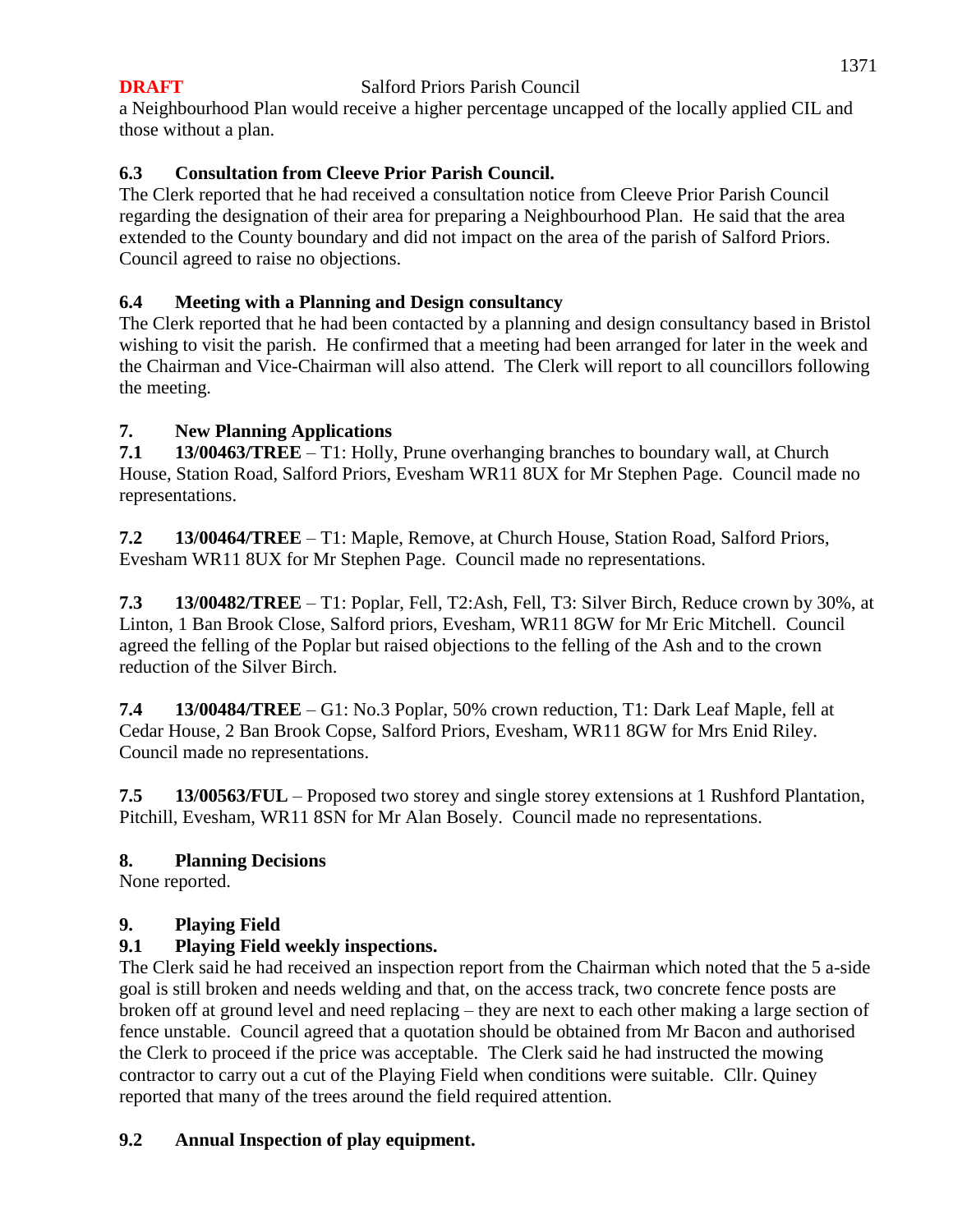The Clerk reported that he had been informed that Digley Associates would be carrying out the independent annual inspection during the period  $18^{th}$ . March to  $1<sup>st</sup>$ . April. The report should be available for the next meeting.

## **9.3 Purchase of access to Playing Field**

A letter from the solicitors acting for the Council had been circulated. Council agreed that SDC should be informed that the Council would not be proceeding with the purchase and that the registration of the land should be carried out.

## **10. Jubilee fund dispersal**

**10.1** Cllr. Littleford reported that three quarters of the required photos had been taken and she hoped to complete the project shortly.

## **11. Highways**

## **11.1 Broom Lane**

The Clerk said that he had asked Severn Trent to check the water flowing down Broom Lane and they had come out on 21.02.13 and carried out sounding tests on the mains and valves and also checked for chlorine in the flowing water. Severn Trent had reported that there was no evidence of any mains water leakage. On this basis the water flowing down the lane was draining from the land. The Clerk had discussed the problems with the WCC Area Surveyor and there did not appear to be an easy answer. Tractors from Sandfields were still causing major problems by driving on the verges in order to pass.

Cllr. James disagreed with the assessment that it was due to the high water table and he asked that the old reservoir be investigated as a possible source for the leak. He said that the water posed an unacceptable safety hazard on Broom lane. Cllr. Quiney agreed to show the Clerk where this reservoir was located.

## **11.2 Redundant signs.**

Members mentioned the chequerboard sign at Dunnington cross roads and also drew attention to signs needing repairs such as two bollards at the same location and the 40mph SID between Abbots Salford and Salford Priors.

## **11.3 Grit bins.**

The Clerk had circulated a report showing the location of the 11 grit bins in the parish which suggested that the Lengthsman be tasked with inspecting each bin, cleaning the outsides, and breaking up any lumps inside. He would also check which bins need re-filling so that WCC can be informed. Council agreed this course of action. It was agreed that no new grit bins were required in the parish and that some existing bins were underused.

# **11.4 Work done by the Lengthsman**

The Clerk reported that the Lengthsman had carried out drainage works on Tothall Lane, New Inn Lane, and Broom Lane. Further work was necessary. The Lengthsman had also identified a possible cause of the drainage problems opposite the shop in School Road and this would be taken up with WCC. The Clerk said the scheme was working well so far. Members were asked to identify any jobs and inform the Clerk. Cllr. Quiney reported that a drainage gully on the quarry access road is blocked and the Clerk was asked to report this to the Quarry Manager.

## **12. Communications**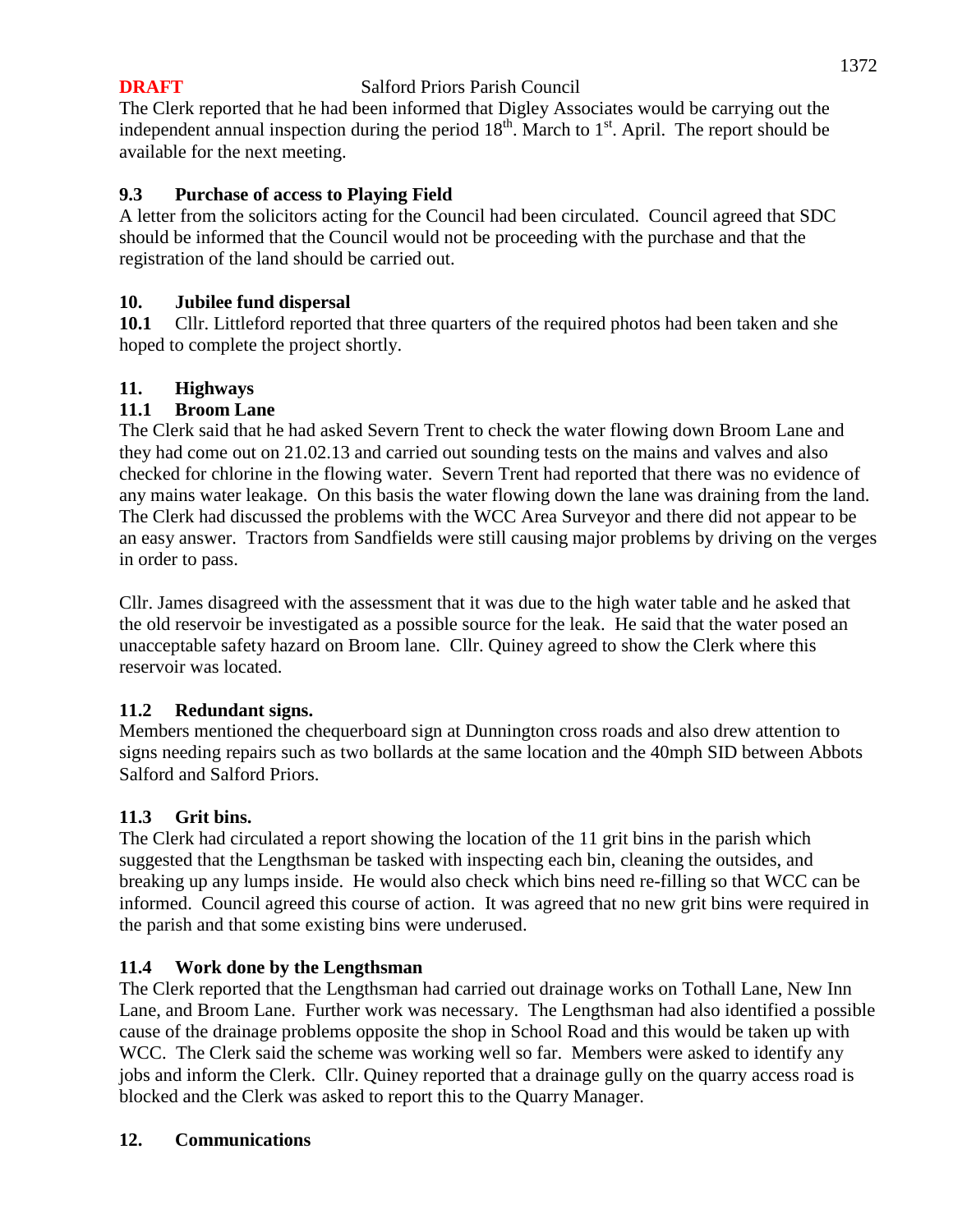## **12.1 Website.**

The Clerk said he had circulated a letter to nearly sixty local businesses and organisations. The response so far was very poor with only six replies. Only one of these was in a condition that could be uploaded directly. All the rest would require to be re-written in a suitable format.

## **12.2 March Newsletter**

The Clerk reported that the draft had been circulated to councillors and requested changes had been made. Cllr. Dare had formatted the text into a suitable form and the newsletter would be circulated over the next weekend.

Having declared an interest in the following item, Cllrs. Stedman, James and Penn left the room and Cllr. Quiney took the chair.

## **13. Contracts**

## **13.1 New Flower Display contract.**

The Clerk had circulated a report which stated that Public Notices were posted in the Stratford Herald and the Evesham Journal during the week commencing 21.01.13. Five contractors requested tender documents and these were duly dispatched. In the event, only one contractor returned a valid tender. The Clerk contacted each of the other potential tenderers and asked them to comment as to why they had not submitted a tender. Only two contractors had responded. One said that due to illness and other commitments he had not had the time to produce a competitive tender and the other felt he was not experienced enough and did not have adequate insurance cover. The Clerk said that the one tender received was compliant in all respects with the requirements of the Council in its tender document and he circulated a copy of the proposed planting schedule which was imaginative and would produce an excellent display throughout the parish. Cllr. Quiney proposed, Cllr. Littleford seconded and it was agreed unanimously that the tender from Limebridge Rural Services should be accepted.

Cllrs. Stedman, James and Penn returned to the room and Cllr. Stedman took the chair.

## **14. Rights of Way**

# **14.1 Report from Cllr. Penn on the Rights of Way.**

Cllr. Penn said there was nothing to report.

## **15. Matters raised by Councillors**

**15.1** Matters raised by Councillors were considered under this item and Councillors were also invited to use this opportunity to report minor matters of information not included elsewhere on the Agenda and to raise items for future agendas.

## **15.2 Cllr. Stedman, Overgrown bush in Perkins Close.**

The Chairman referred to an overgrown bush in Perkins Close which had dangerous spikes. Cllr. Quiney agreed to show the Clerk who would contact Orbit accordingly.

# **15.3 Cllr. Stedman, Painting of BT phone boxes**

The Chairman said that the phone boxes at the Queens Head, Salford Priors Primary School and Dunnington were all in a poor state of maintenance. The Clerk was asked to contact BT to see if repairs could be effected.

## **16. Correspondence Received**

**16.1 WALC, training course for new councillors.**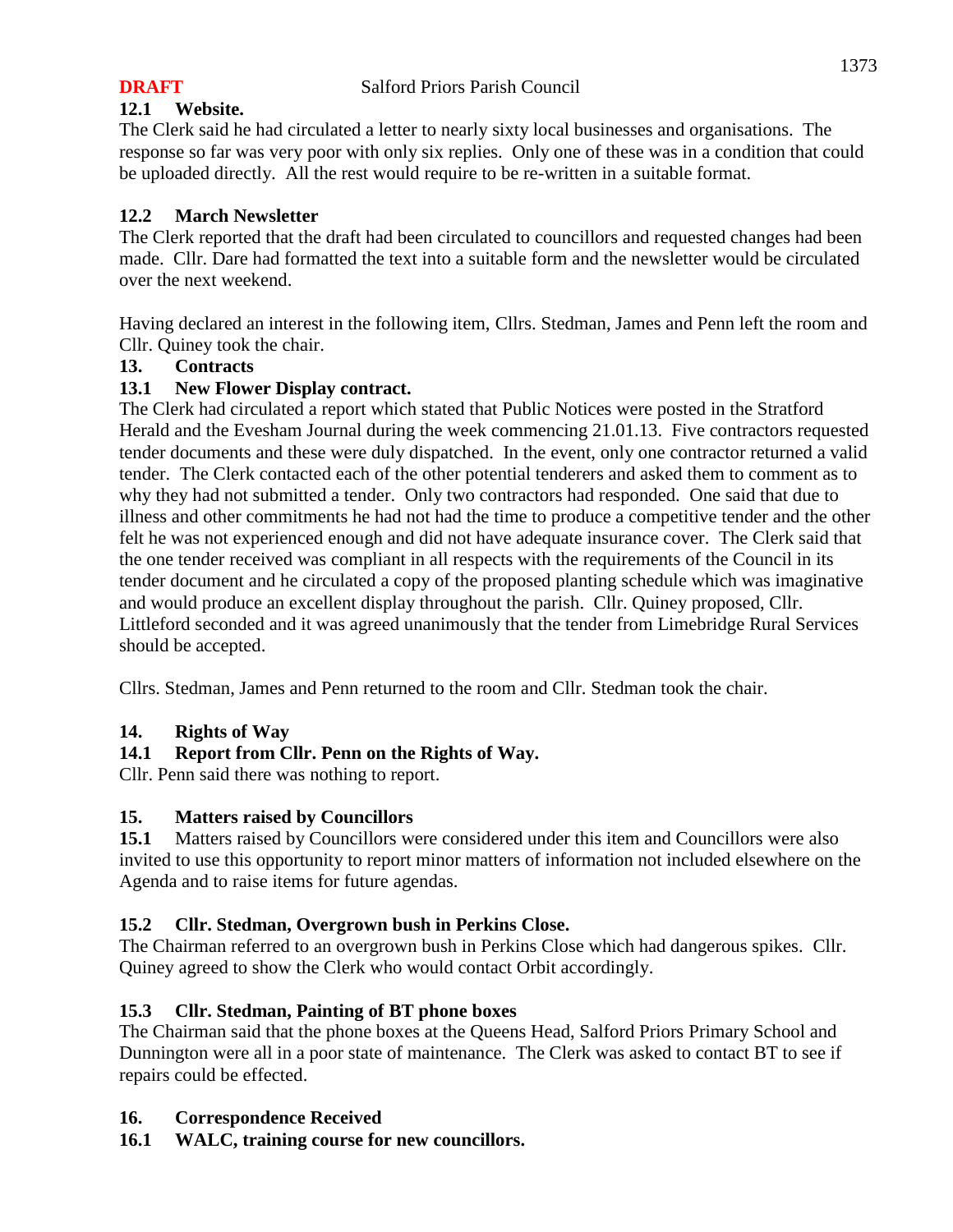The Chairman strongly advised new Members to attend the course and they were asked to book through the Clerk.

# **16.2 NALC, Section 137 expenditure for 2013 – 14.**

Council noted the information provided.

# **16.3 Stratford upon Avon CAB**

Council noted the thankyou for the donation made to the CAB.

## **16.4 WALC Newsletter, ADH/104/7/2013.**

The Chairman drew attention to several useful articles. Council noted the information provided.

## **16.5 Local Government Boundary Commission, Electoral review of Stratford-on-Avon.**

Cllr. James said he fully supported the reduction in the number of councillors and also the proposal that there should be an election for the entire council every four years. The Clerk was instructed to write to the LGBC on the basis of a reduction to 31 members.

## **17. To Table**

Council noted the following tabled documents:

- **17.1** Clerks & Councils Direct March 2013 issue 86.
- **17.2** The Clerk, March 2013.
- **17.3** LCR. Spring 2013

## **18. Finance**

# **18.1 Consideration and approval of the payments and transfers listed in Appendix A.**

Council noted the income transactions in Appendix A1.

Council considered the expenditure transactions listed in Appendix A2. Authorisation for payment was proposed by Cllr. Quiney, seconded by Cllr. Littleford, and carried.

Cheques were signed by Cllr. Quiney and Cllr. Penn.

Council considered and approved a proposal to transfer £2000.00 from No.1 account to the Community account in Appendix A3. Authorisation for transfer of funds was proposed by Cllr. Dare, seconded by Cllr. Quiney, and carried.

Council noted the bank balances in Appendix A4.

# **18.2 Report from the Internal Auditor on a systems audit.**

The report of the Internal Auditor was circulated. Mr Bradley reported he had carried out an interim internal audit and examined some of the financial and other records and carried out compliance testing to confirm that financial records have been correctly maintained and the overall system of internal control is adequate. He made just one recommendation, relating to an outstanding recommendation arising from the 2011/12 audit which was that the Health and Safety policy needed to be reviewed. Council noted the report. Cllr. James said he would provide a draft H&S Policy to the Clerk before the next meeting.

# **18.3 TOPs electricity charges.**

The Clerk reported that the direct debit payment for electricity at TOPs was to be increased to £56.00 per month from 28<sup>th</sup>. April.

## **19. Date of Next Meetings**